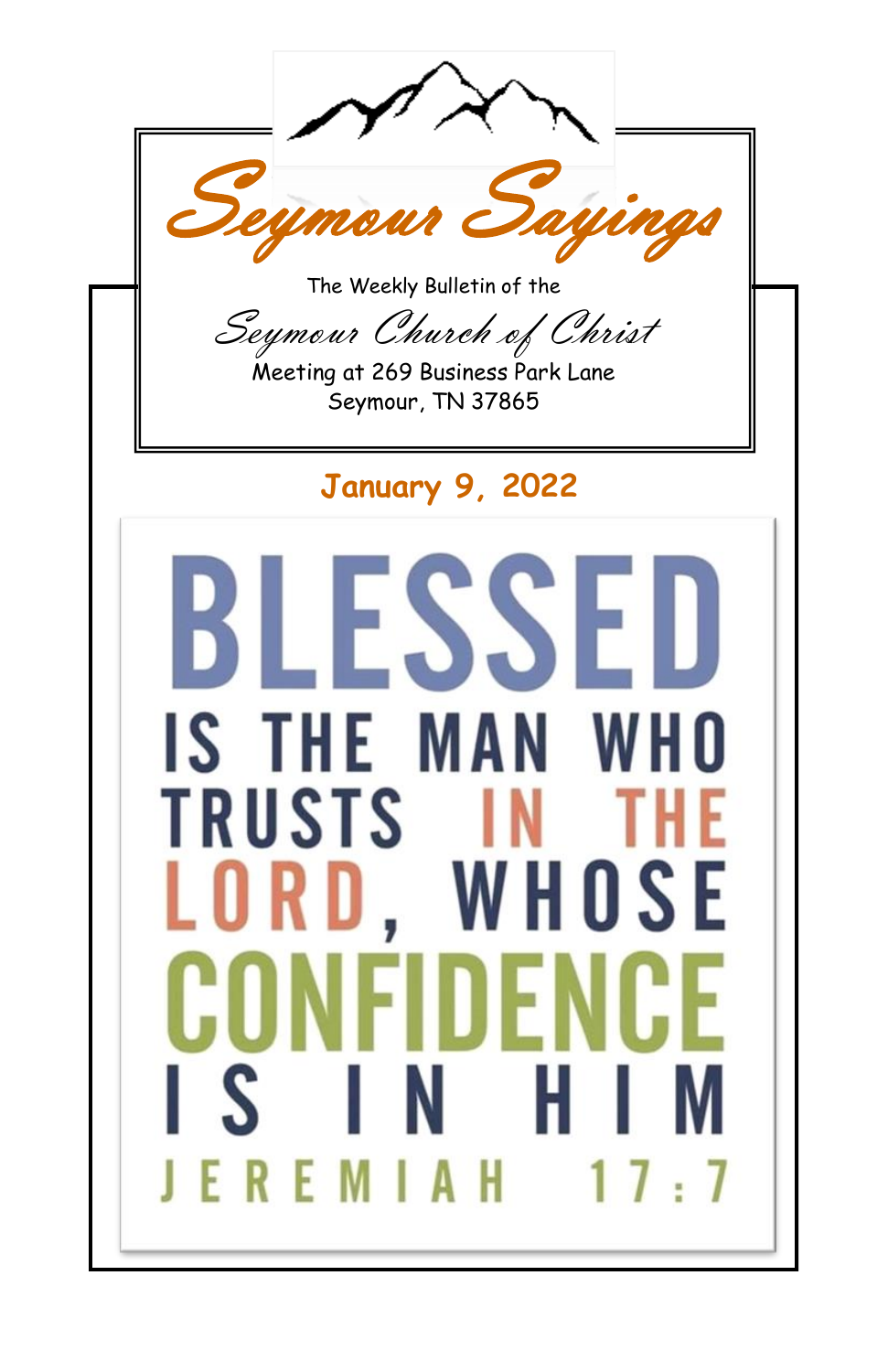*Person to Person . . .* 

*Tom Miller*



## **"Willing To Do" Questionnaires**

 Last Sunday evening, we handed out "Willing to Do" questionnaires to those present. They were the culmination of the evening sermons presented for the past few weeks.

 We have been stressing that for the church to grow everyone must do his/her part. The task is too big for just a few to do. It takes the effort of everyone.

 Admittedly, what each one can do varies, but there is something for everyone. The forms passed out give you an opportunity to let us know what you will do.

 The following Scripture has been referred to often: **"but speaking the truth in love, may grow up in all things into Him who is the head—Christ—from whom the whole body joined and knit together by what every joint supplies, according to the effective working by which every part does its share, causes growth of the body for the edifying of itself in love" (Eph. 4:15-16).**

If you did not receive a form, you may pick one up at the sound booth. When you have filled it out, please return it to the same place.

 One of our sweet ladies has volunteered to compile all of the information received.

Let's all do our share!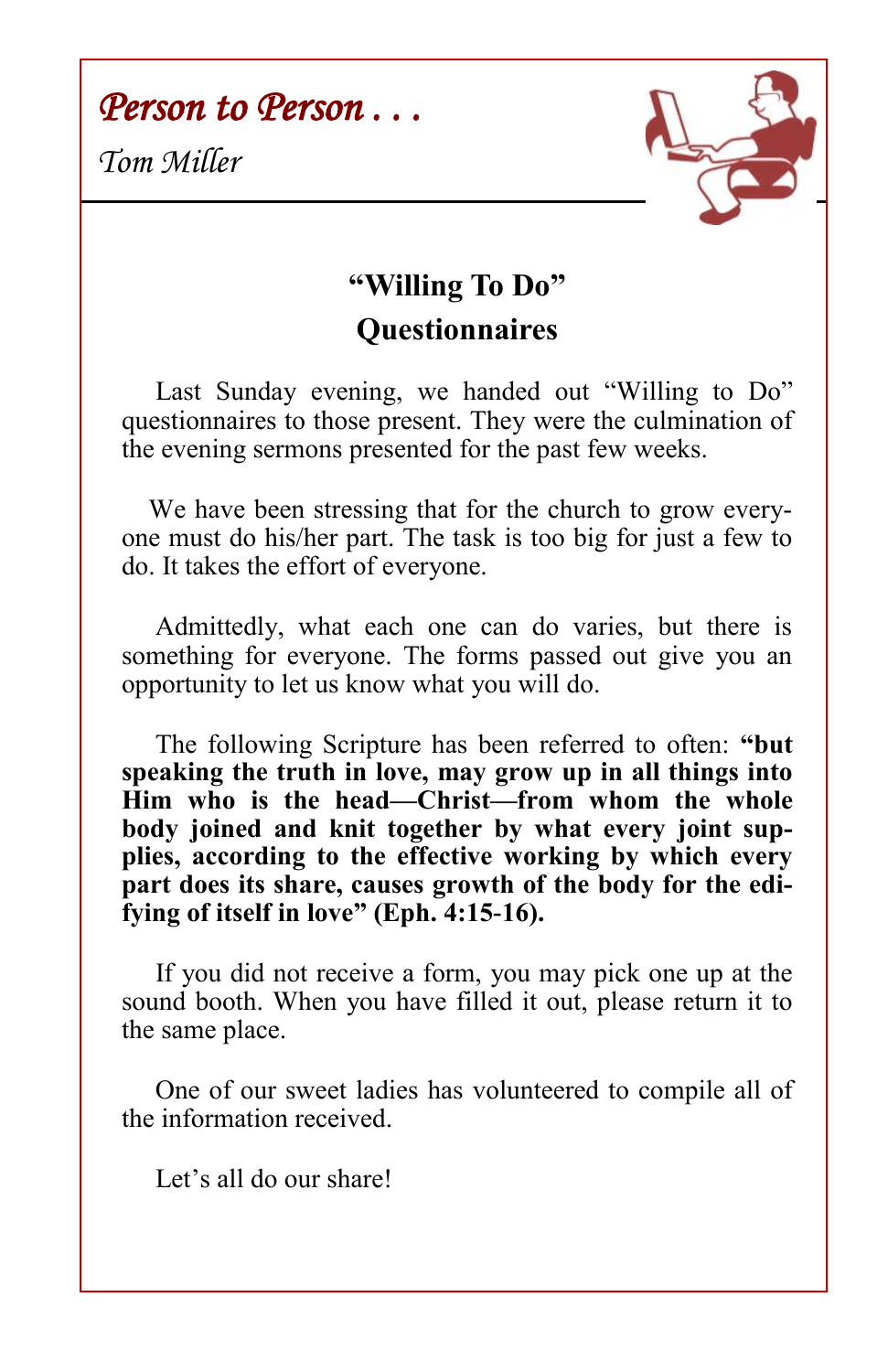# **FAMILY MATTERS**



**PRAYER LIST**—**Tammy Bragwell** has not been feeling well for some time. Please continue to keep her in your prayers. . . . Several have been/are on the Covid 19 list. Those we know about are **Cary Gillis, Christina Ogle, Will Curtis, Butch & Leisa Potter.**  Prayers for a complete and speedy recovery for all. . . . Please keep **Juliana Gregory** and her family in your

prayers. Juliana's cousin, **Paula Davenport**, passed away from a bleeding problem last week in Greensboro, NC.

**FOR THE RECORD**—Sunday Bible Study, 28; Morning Worship,  $50 + 15$ ; Evening Worship,  $29 + 10$ ; Contribution, \$4,345; Wednesday Bible Study, 29. *(The + numbers show the number of people joining us by live stream.)*

**MONTHLY LADIES' DEVOTIONALS RESUME**—**Melissa McBroom and Jody Miller** will be in charge of Ladies' Devotionals which will be resumed on Tuesday evening, January 25 at 7:00 p.m. and on the last Tuesday of the month thereafter. All ladies on the congregation are invited and encouraged to attend.



**Special Contribution for Tornado Damage in Kentucky**

**Elders & Deacons Meeting**, 4:45 p.m.

**Two new 30 minute classes** following evening services.

**CONGRATUALTIONS—Tim & Kim Wheeler are** grandparents again. **Colt Hudson Everheart** was born to **Delaney Wheeler and Noah Everheart** January 3, weighing 5.14 pounds and was 18.5 inches long.



#### **SERMONS FOR SUNDAY, January 9**

A.M.— "That I May Know Him" *Philippians 3:8-11*

> P.M.— "Don't Quit" *1 Corinthians 15:58*